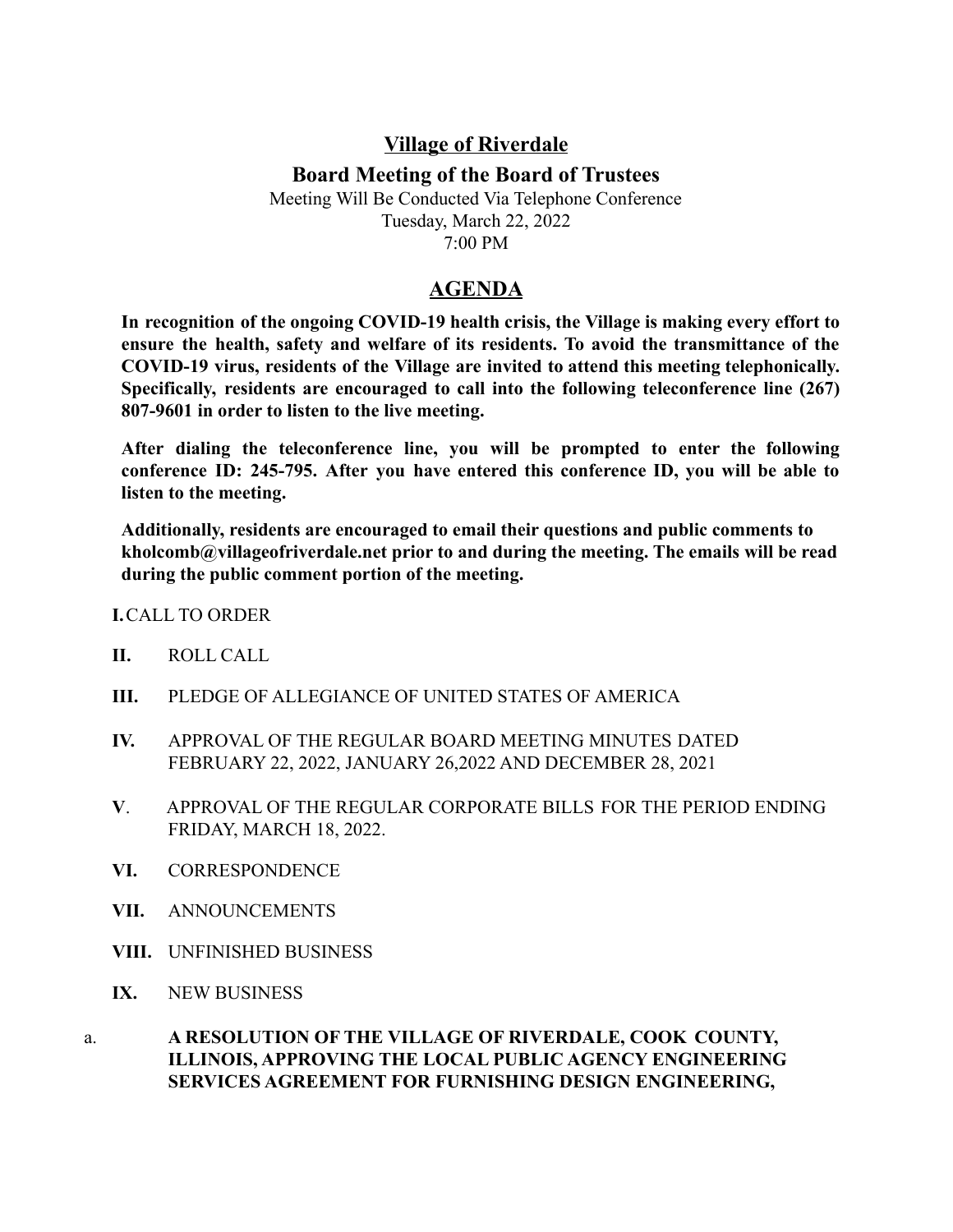**CONSTRUCTION ENGINEERING AND MATERIAL TESTING SERVICES ON THE VILLAGE'S LOWE AVENUE ROADYWAY IMPROVEMENT PROJECT**

- b. **AN ORDINANCE ABATING THE REAL ESTATE TAX HERETOFORE LEVIED FOR THE TAX LEVY YEAR 2021 TO PAY THE DEBT SERVICE ON \$12,755,000.00 GENERAL OBLIGATION BONDS, SERIES 2011, OF THE VILLAGE OF RIVERDALE, COOK COUNTY, ILLINOIS**
- c. **AN ORDINANCE ABATING THE REAL ESTATE TAX HERETOFORE LEVIED FOR THE TAX LEVY YEAR 2021 TO PAY THE DEBT SERVICE ON \$1,375,000.00 GENERAL OBLIGATION REFUNDING BONDS, SERIES 2003B, OF THE VILLAGE OF RIVERDALE, COOK COUNTY, ILLINOIS**
- d. **AN ORDINANCE ABATING THE REAL ESTATE TAX HERETOFORE LEVIED FOR THE TAX LEVY YEAR 2021 TO PAY THE DEBT SERVICE ON \$2,400,000.00 GENERAL OBLIGATION REFUNDING BONDS, SERIES 2003E, OF THE VILLAGE OF RIVERDALE, COOK COUNTY, ILLINOIS**
- e. **A RESOLUTION OF THE VILLAGE OF RIVERDALE, COOK COUNTY, ILLINOIS, APPOINTING JON BRUCE TO THE OFFICE OF DEPUTY CHIEF OF THE VILLAGE OF RIVERDALE FIRE DEPARTMENT**
- f. **AN ORDINANCE AUTHORIZING A COLLECTIVE BARGAINING AGREEMENT BY AND BETWEEN THE VILLAGE OF RIVERDALE, COOK COUNTY, ILLINOIS AND ILLINOIS FOP LABOR COUNCIL FOR FULL TIME COMMUNITY SERVICE LIAISONS**
	- **g. A RESOLUTION PROVIDING FOR AND REQUIRING THE SUBMISSION OF AN ADVISORY REFERENDUM TO THE ELECTORS OF THE VILLAGE OF RIVERDALE, COOK COUNTY, ILLINOIS AT THE PRIMARY ELECTION TO BE HELD ON JUNE 28, 2022, ON THE QUESTION OF WHETHER THE RIVERDALE BOARD OF TRUSTEES SHOULD ADOPT AN ORDINANCE PROHIBITING RESIDENTS FROM KEEPING VICIOUS DOGS ON VILLAGE PROPERTY.**
	- **h. A RESOLUTION PROVIDING FOR AND REQUIRING SUBMISSION OF AN ADVISORY REFERENDUM TO THE ELECTORS OF THE VILLAGE OF RIVERDALE, COOK COUNTY ILLINOIS, AT THE PRIMARY ELECTION TO BE HELD ON JUNE 28, 2022, ON THE QUESTION OF WHETHER THE RIVERDALE VILLAGE BOARD OF TRUSTEES SHOULD INCREASE PROPERTY TAX RATES TO HELP FUND ALLEY RESTORATION AND IMPROVEMENTS**